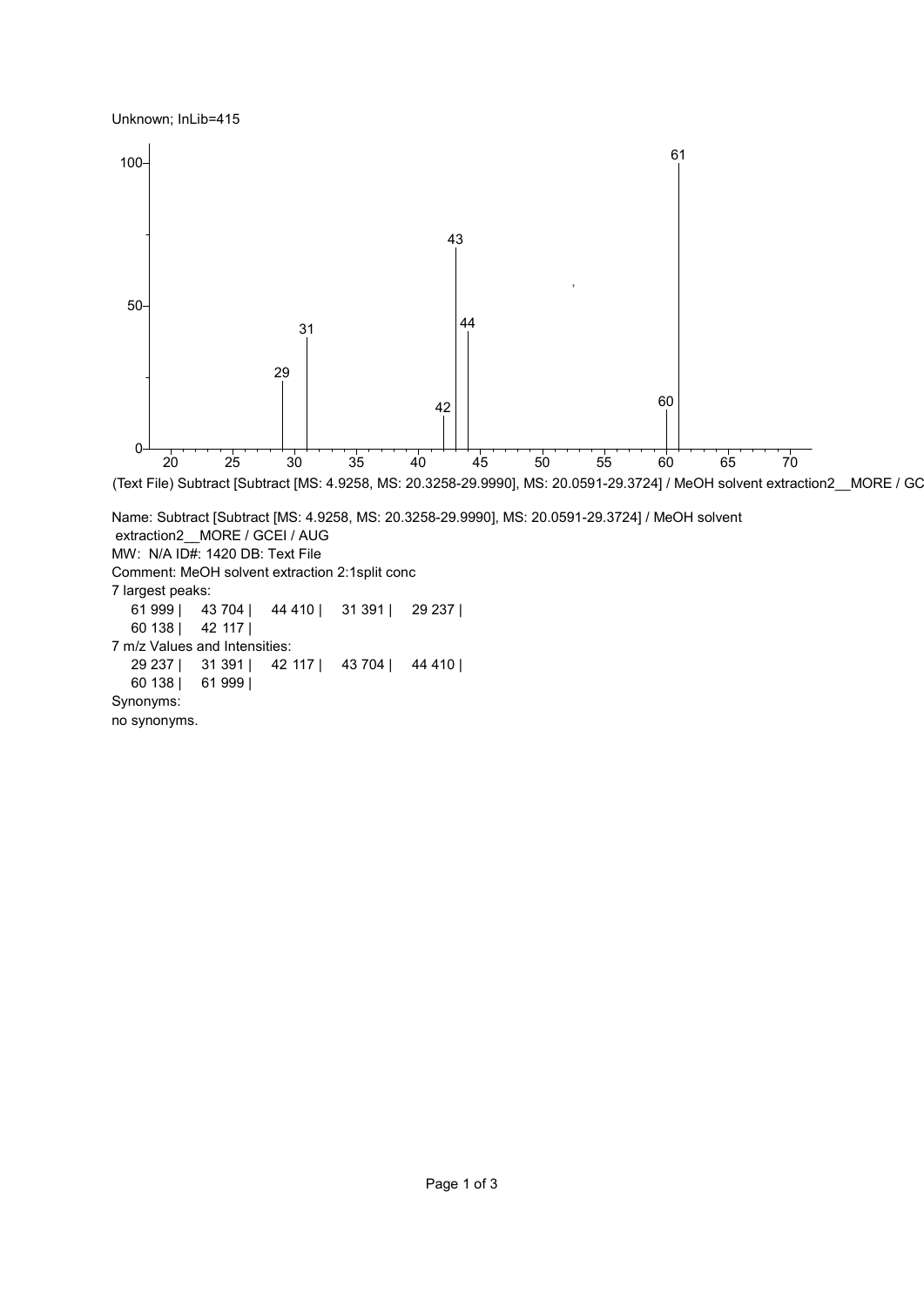

Page 2 of 3